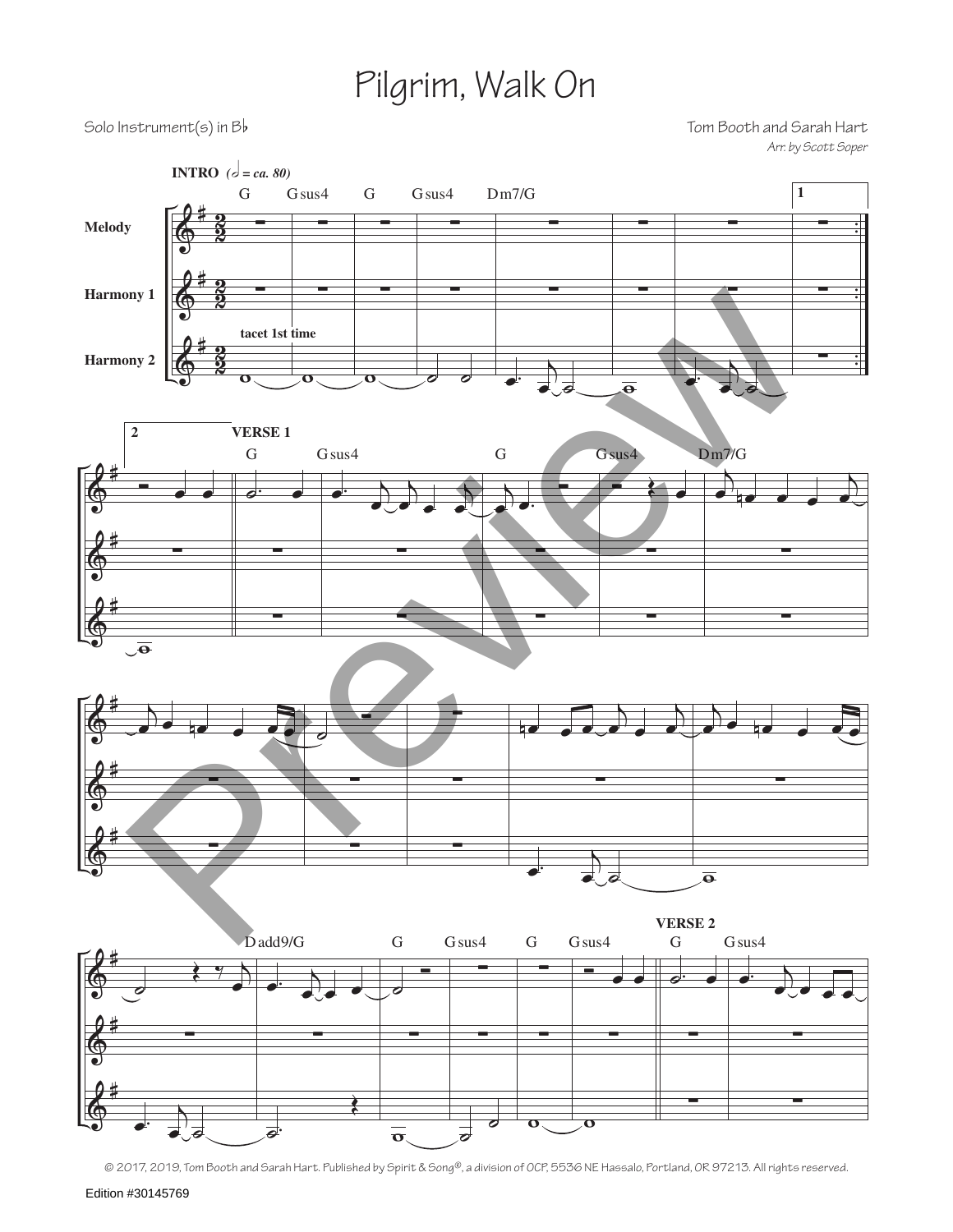





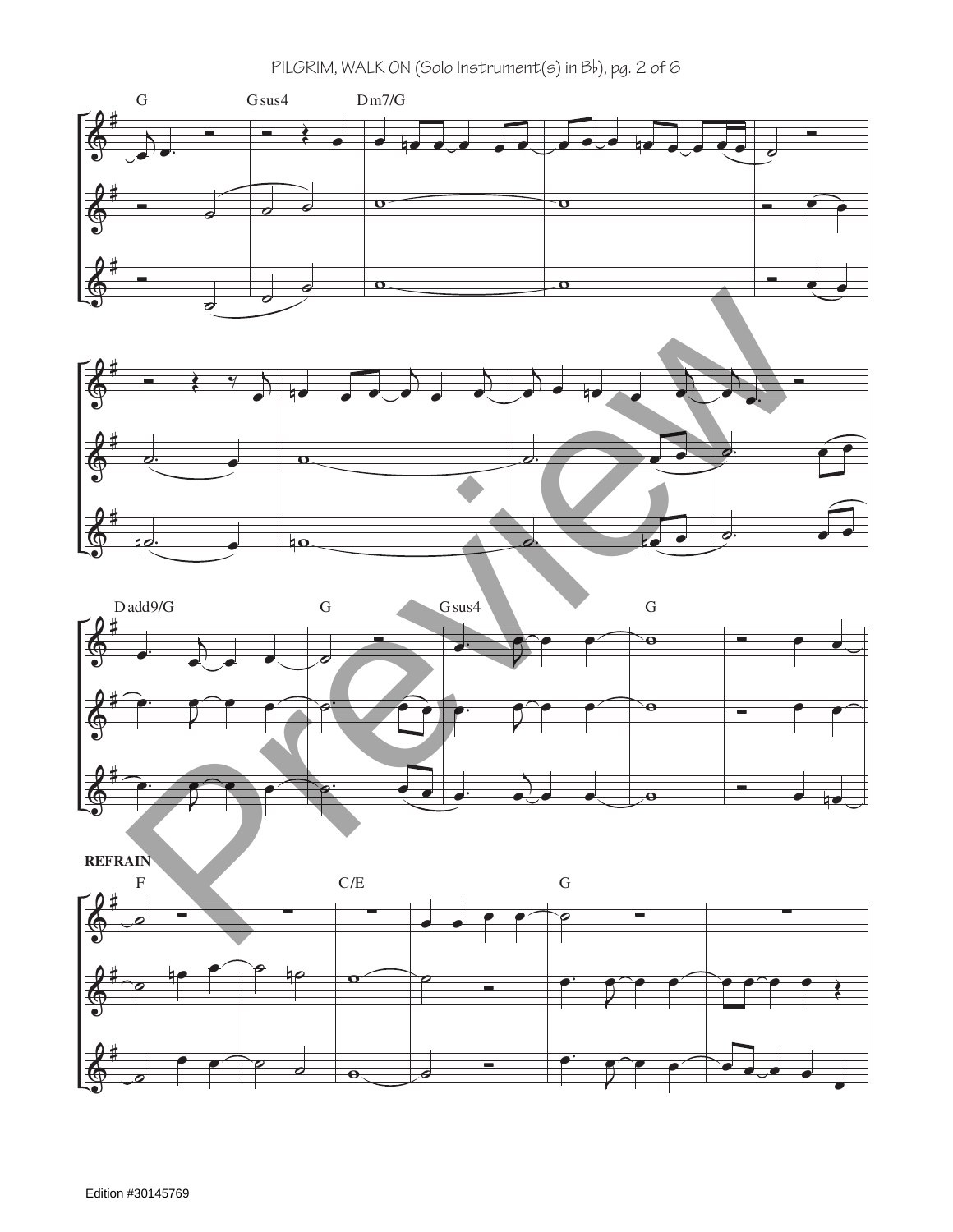PILGRIM, WALK ON (Solo Instrument(s) in Bb), pg. 3 of 6

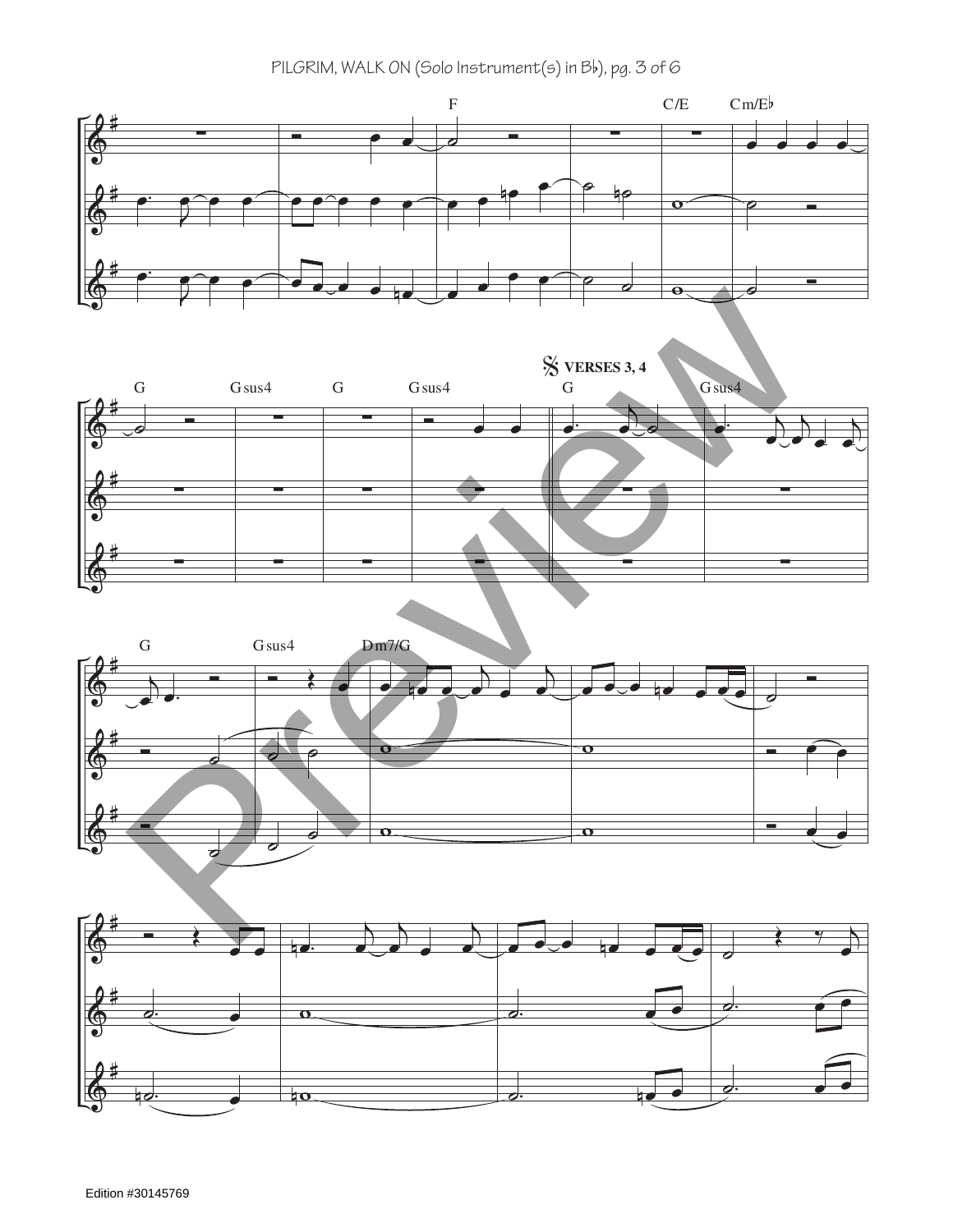PILGRIM, WALK ON (Solo Instrument(s) in Bb), pg. 4 of 6







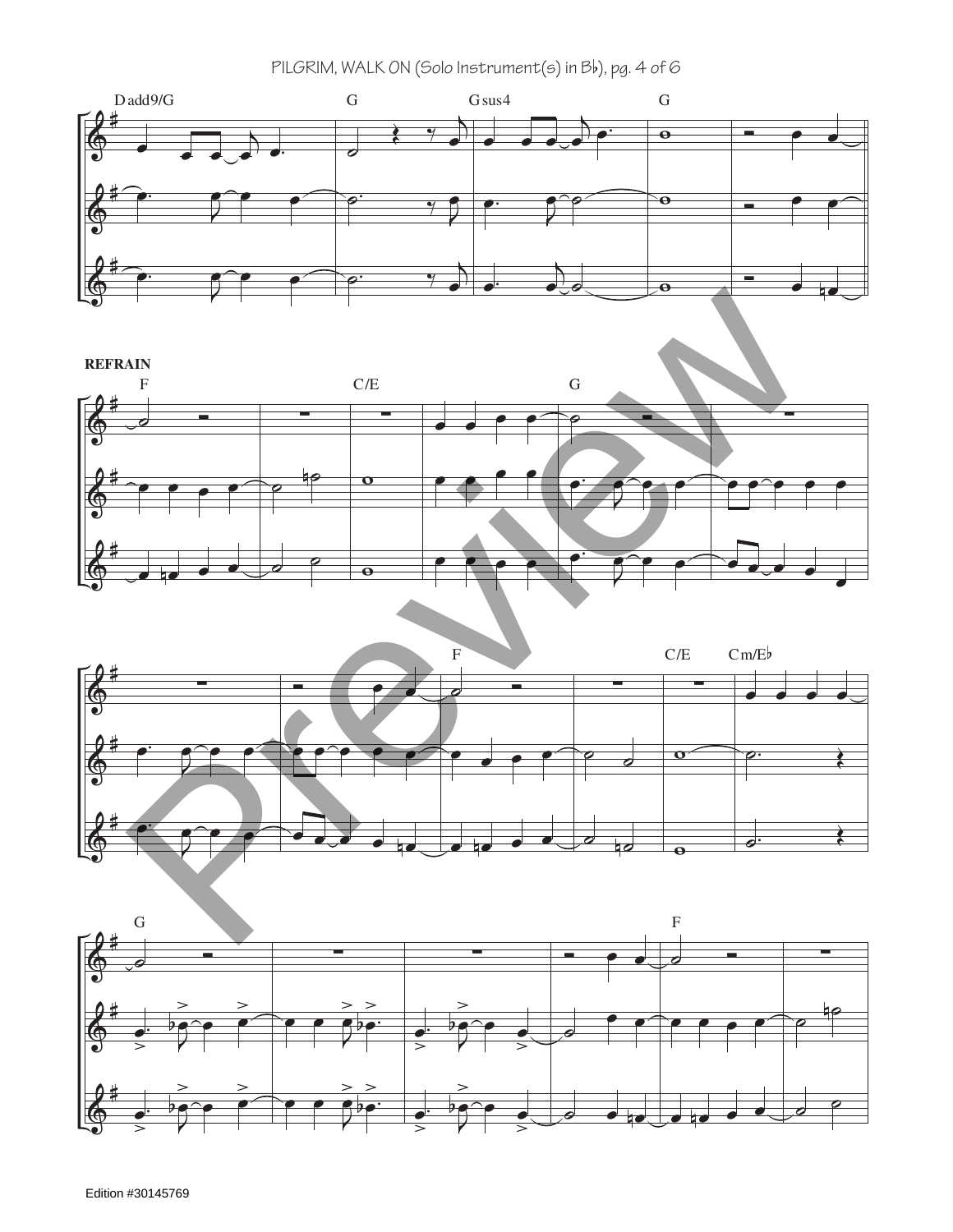PILGRIM, WALK ON (Solo Instrument(s) in Bb), pg. 5 of 6